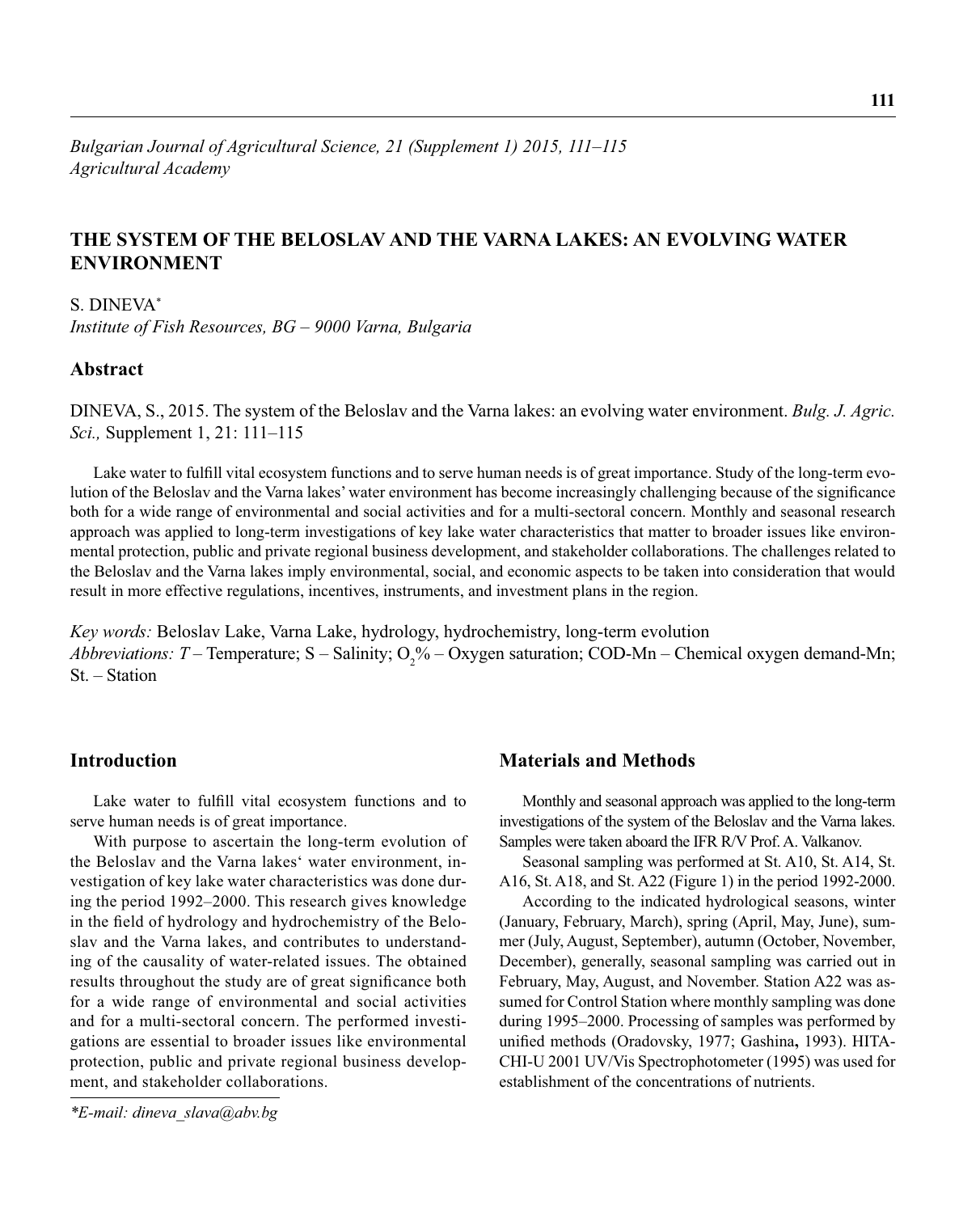

**Fig. 1. Map of the sampling stations in the Beloslav Lake and the Varna Lake (St. A10, St. A14, St. A16, St. A18, St. A22). Source: Google Earth, 2014. Data SIO, NOAA, U.S. Navy, NGA**

## **Results and Discussion**

The Varna Lake current is a strong anthropogenic factor both for the southern area of the Varna Bay and for the coastal zone close to Cape Galata (Rozhdestvensky, 1986; Dineva, 1999; Dineva, 2007; Dineva, 2013a). During 1990s, the most significant loads on the lake system have caused by the Devnia River, the Provadia River, Port of Varna-West, Ferry Port, Devnia industry complex, Beloslav glass plant, Lazhata ship-repairing plant, and municipal wastewater treatment plants of Beloslav and Varna. The main nutrient export into the lakes was by rivers, Devnia chemical works and municipal wastewater treatment plants.

Water mass forming of these lakes is mainly by seawater while river influx is of secondary importance (Rozhdestvensky, 1986). Owing to insufficient wastewater treatment, agricultural practices in the region, industrial activities, and influence by rivers, the concentration of nutrients in the lake waters is high and gives rise to the excessive growth of algae. As a result, there was a deficit and sometimes lack of dissolved oxygen in the bottom layer during the summer. The main factor controlling the rate of consumption of  $O_2$  in the water is the abundance and rate of supply of natural and introduced organic matter in relation to the mechanisms for subsurface water renewal (Topping, 1976; Dineva, 2013b). If the supply of organic matter is increased to a point where the consumption of  $O<sub>2</sub>$  is greater than the supply through aeration then deoxygenation begins. During the summer, a formed lakebed area of low or no oxygen can threaten or kill all lake life in it.

### **Long-term seasonal research approach**

### *Beloslav Lake*

Due to the similarity of the water environment at St. A14 and at St. A10, St. A14 was considered to the Beloslav Lake.

Long-term seasonal variability of temperature in the Beloslav Lake is presented in the adjacent Table 1. 1992–2000 mean seasonal surface temperature has ranged from 6.33°С to 24.35°С. Surface temperature minimum of 3.17°С has come in February 1996 and surface temperature maximum of 26.20°С – in August 2000. Long-term (1992–2000) average seasonal bottom temperature has varied from 5.94°С to 22.19°С. Bottom temperature minimum was 2.88°С (February 1996) and bottom temperature maximum –  $24.06^{\circ}$ C (August 1995). Difference between surface and bottom temperature was biggest in spring – 4.28°С while temperatures were almost the same over the autumn and winter.

Precipitation and river discharges have freshening influence upon the Beloslav Lake. Peak freshening has affected the lake throughout during the spring, with drop both in surface salinity to 13.21 psu and in bottom salinity to 14.89 psu. Unlike the other seasons, spring surface salinity was about 2 psu lower. Bottom salinity seasonal variation was up to 1.37 psu.

Because of excessive growth of algae, oxygen super-saturation of the surface water was kept over much of the year, reaching 165.82% in the spring. Based on long-term (1992- 2000) average, hypoxic setting has come in the bottom layer during the summer, but anoxic conditions have occurred in the summer of 1994 and in the summer of 1999 so that the situation was much different, with oxygen saturation ranging from 0.00% to 63.25%.

### **Table 1**

**Long-term seasonal variability of temperature (°С), salinity (psu), oxygen saturation of water (%), nitrite nitrogen (μM), nitrate nitrogen (μM), and COD-Mn in**  neutral medium (mgO<sub>2</sub>, l<sup>-1</sup>) in the Beloslav Lake during **1992–2000** 

| Parameter                    | Depth          | Winter | Spring | Summer | Autumn |
|------------------------------|----------------|--------|--------|--------|--------|
| T, °C                        | 0 <sub>m</sub> | 6.33   | 18.19  | 24.35  | 12.07  |
|                              | bottom         | 5.94   | 13.91  | 22.19  | 12.48  |
| S, psu                       | 0 <sub>m</sub> | 15.22  | 13.21  | 15.16  | 15.35  |
|                              | bottom         | 16.26  | 14.89  | 15.94  | 15.82  |
| $O_{2}$ , %                  | 0 <sub>m</sub> | 108.41 | 165.82 | 145.12 | 79.22  |
|                              | bottom         | 94.82  | 66.24  | 24.69  | 61.00  |
| $NO, -N, \mu M$              | 0 <sub>m</sub> | 0.35   | 0.47   | 0.43   | 0.61   |
|                              | bottom         | 0.23   | 0.26   | 0.23   | 0.54   |
| $NO3-N, \mu M$               | 0 <sub>m</sub> | 23.10  | 29.21  | 19.85  | 18.50  |
|                              | bottom         | 25.39  | 24.40  | 20.67  | 16.29  |
| COD-Mn, $mgO_{2}$ . $l^{-1}$ | 0 <sub>m</sub> | 3.62   | 4.06   | 2.97   | 5.04   |
|                              | bottom         | 1.60   | 1.95   | 3.92   | 3.89   |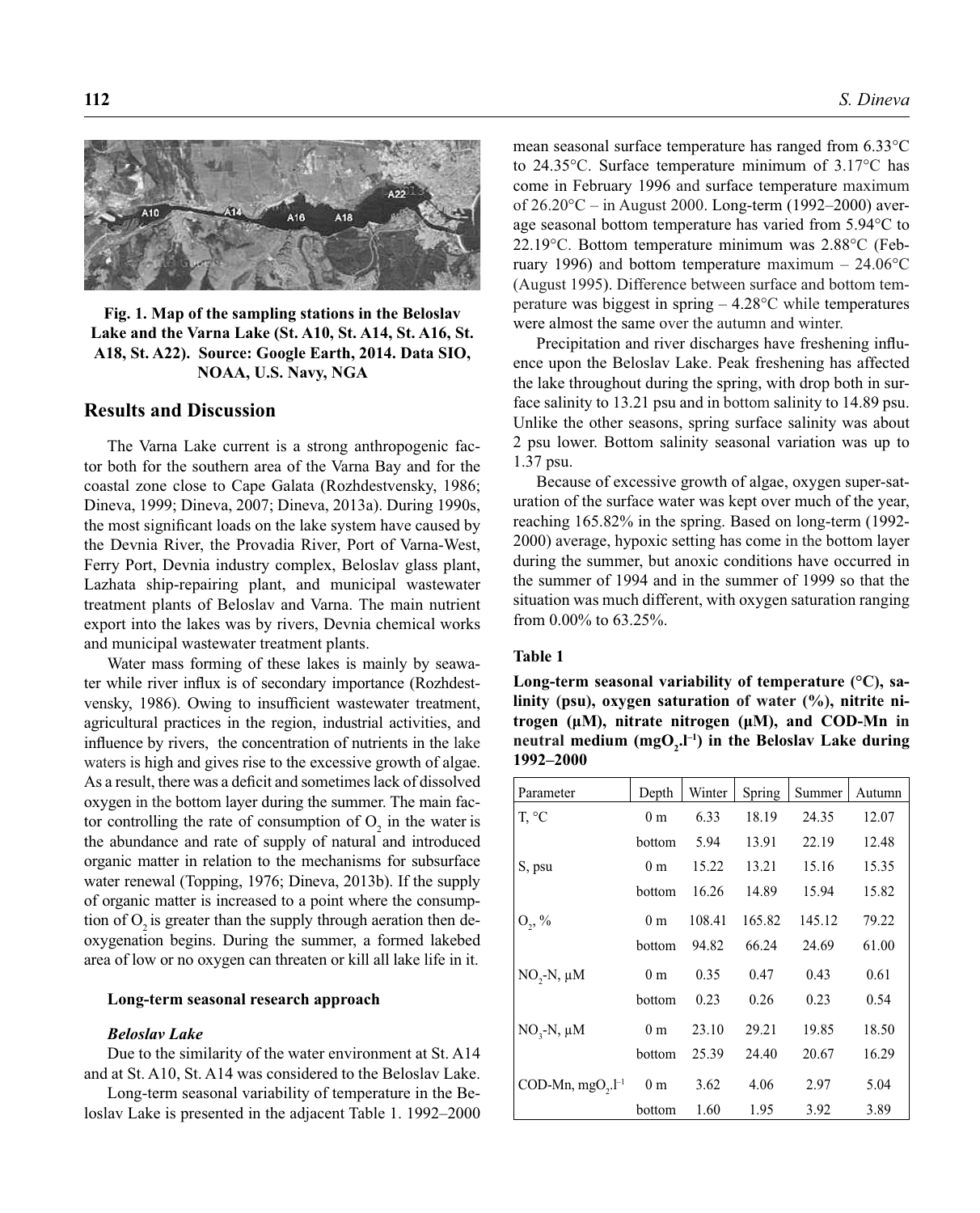Lake's hydrochemical regime reveals much high concentrations of nutrients because of strong anthropogenic influence. In the surface-bottom layer, concentrations were higher than in the Varna Lake as long-term mean seasonal nitrite nitrogen concentration has ranged from 0.29 μM to 0.58 μM and long-term average seasonal nitrate nitrogen concentration was between 17.40 μM and 26.81 μM. Nitrite nitrogen was vastly increased during the autumn because of Devnia plant campaign. Under impact of industrial and municipal waters, the detected nitrate nitrogen levels were much high. Organic matter in water can be assessed by COD-Mn (Alekin, 1970; Rozhdestvensky, 1986). Quantity of organic carbon is equal to COD-Mn in neutral medium multiplied by 3 (Rozhdestvensky, 1986; Skopintsev, 1975).

Generally, organic matter at the surface was higher than in the bottom water, with long-term average seasonal COD-Mn (in neutral medium) maximum of 5.04 mgO<sub>2</sub>. $l^{-1}$  in the autumn.

### *Varna Lake*

As shown in Table 2, 1992–2000 mean seasonal surface temperature in the Varna Lake has varied between 5.47°С and 24.97°С. Surface temperature minimum of 1.77°С has come in February 1996 and surface temperature maximum of 26.6°С – in August 1999. Long-term (1992–2000) average seasonal bottom temperature has ranged from 4.76°С to 20.89°С. Bottom temperature minimum of 1.89°С has come in February 1996 and bottom temperature maximum of 24.22°С – in August 1992.

Salinity of the Varna Lake was kept higher than in the Beloslav Lake over all season as the highest difference was

### **Table 2**

# **Long-term seasonal variability of temperature (°С), salinity (psu), oxygen saturation of water (%), nitrite nitrogen (μM), nitrate nitrogen (μM), and COD-Mn in neutral medium (mgO2 .l–1) in the Varna Lake during 1992–2000**

| Parameter                             | Depth          | Winter | Spring | Summer | Autumn |
|---------------------------------------|----------------|--------|--------|--------|--------|
| T, °C                                 | 0 <sub>m</sub> | 5.47   | 17.91  | 24.97  | 12.54  |
|                                       | bottom         | 4.76   | 11.13  | 20.89  | 12.51  |
| S, psu                                | 0 <sub>m</sub> | 15.98  | 14.59  | 15.67  | 15.94  |
|                                       | bottom         | 16.65  | 16.04  | 16.69  | 16.25  |
| $O_2$ , %                             | 0 <sub>m</sub> | 129.60 | 163.84 | 135.62 | 94.93  |
|                                       | bottom         | 98.98  | 69.56  | 19.49  | 73.07  |
| $NO, -N, \mu M$                       | 0 <sub>m</sub> | 0.20   | 0.31   | 0.16   | 0.54   |
|                                       | bottom         | 0.10   | 0.12   | 0.07   | 0.45   |
| $NO3-N, \mu M$                        | 0 <sub>m</sub> | 18.98  | 22.36  | 6.96   | 18.57  |
|                                       | bottom         | 18.12  | 18.78  | 4.87   | 14.31  |
| COD-Mn, $mgO$ <sub>2</sub> . $l^{-1}$ | 0 <sub>m</sub> | 4.03   | 5.30   | 3.10   | 1.82   |
|                                       | bottom         | 2.16   | 1.80   | 1.93   | 1.64   |

in the spring – up to 1.38 psu at the surface and up to 1.15 psu in the bottom layer. Freshening of the lake has come in the spring, more significantly in the surface water, with drop in 1992–2000 mean surface salinity to 14.59 psu and drop in long-term (1992–2000) average bottom salinity to 16.04 psu.

Oxygen regime was like in the Beloslav Lake but the situation was worse in the bottom layer during the summer – only 19.49% oxygen saturation, based on long-term (1992–2000) average, with oxygen saturation ranging from 0.00% to 46.27%. Anoxic conditions have come in the summer of 1994.

Under anthropogenic influence, long-term average seasonal nitrite nitrogen concentration was  $0.12 \mu M - 0.50 \mu M$ in the surface-bottom layer and long-term mean seasonal nitrate nitrogen concentration was between 5.92 μM and 20.57 μM in the surface-bottom layer. Vastly increased nitrite nitrogen of the lake waters in the autumn because of Devnia plant campaign has affected the Varna Lake, as well. Owing to industrial and municipal influence, nitrate nitrogen levels were much high. Nutrients have decreased during the summer because of accelerated consummation by the phytoplankton.

Like the Beloslav Lake, organic matter at the surface was higher than in the bottom water as long-term average seasonal COD-Mn has reached 5.30 mg  $O_2$ .<sup>1-1</sup> in the spring – 3 times higher compared with bottom layer that means much more organic loads and algae growth.

### *Long-term monthly research approach, applied to the Control Station*

Figure 2 shows long-term monthly variability of surface temperature at the Control St. A22 in the Varna Lake during 1995-2000. Sharp warm of the lake water has occured from March to June – from 6.44°С to 23.26°С. While surface waters were kept warm during June-August, bottom layer was kept warm in August-September (Figure 3). Cooling of the lake water by November has reached 12.26°С at the surface and 12.58°С in the bottom layer.

Long-term (1995–2000) average monthly surface salinity minimum of 14.48 psu was in June and 1995–2000 mean monthly surface salinity maximum of  $15.98$  psu – in October. Bottom salinity monthly dynamics was much different, with long-term minimum of 15.84 psu in April and long-term maximum of 16.93 psu in March.

During 1995–2000, nutrients were at a much high level, leading to algae growth and further lakebed became short of oxygen, especially in August when hypoxic zone has formed – oxygen of bottom layer was depleted to 23.62%. Surface water was oxygen super-saturated from February to September, with long-term monthly maximum of 169.23% in June.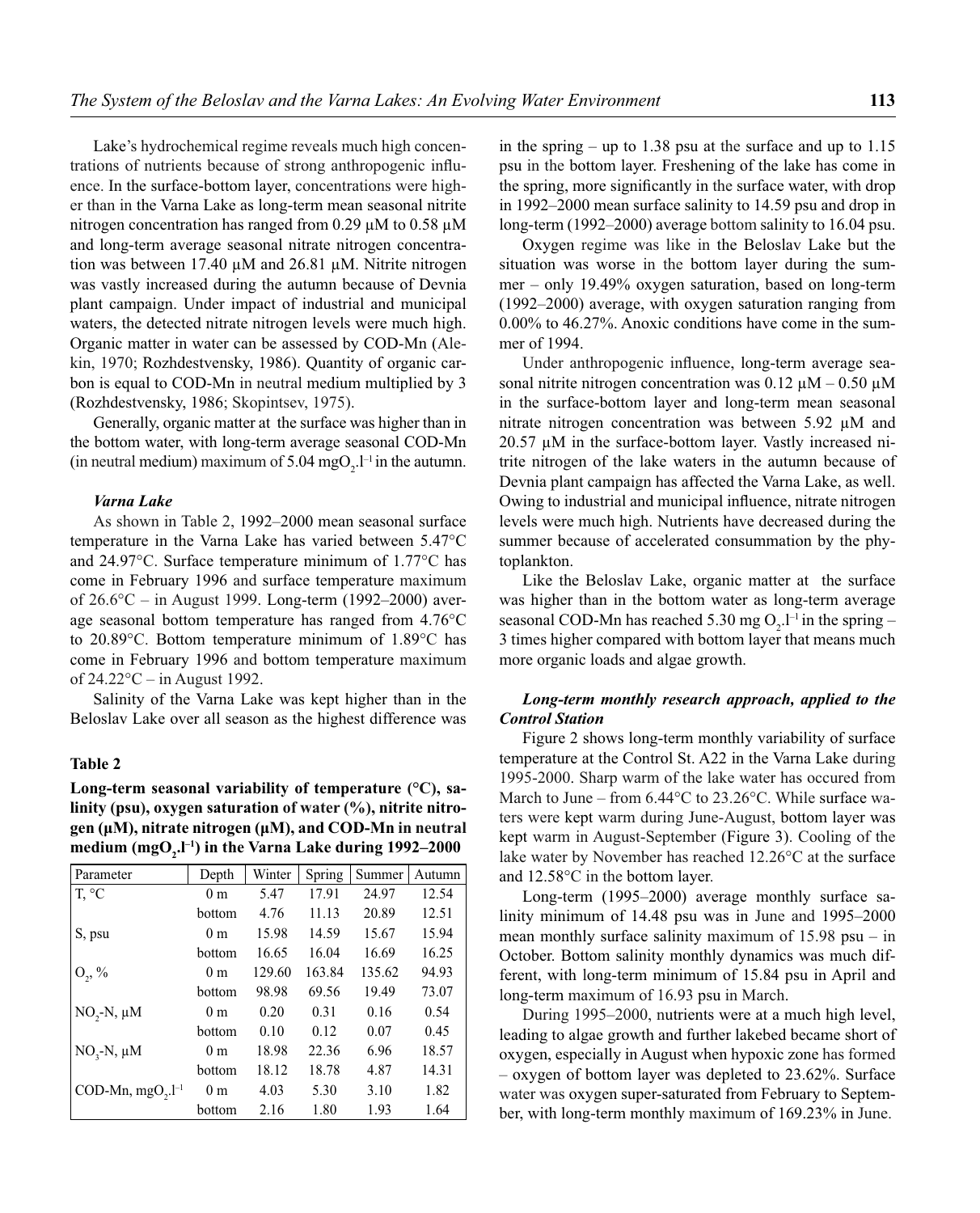

**Fig. 2. Long-term monthly variability of temperature (°C), salinity (psu), dissolved oxygen (ml.l<sup>-1</sup>), oxygen saturation of water (%), nitrite nitrogen (μM), nitrate nitrogen (μM), and COD-Mn in neutral medium (mgO<sub>2</sub>.I<sup>-1</sup>) in the surface water of the Control St. A22 in the Varna Lake during 1995–2000**



**Fig. 3. Long-term monthly variability of temperature (°С), salinity (psu), dissolved oxygen (ml.l–1), oxygen saturation of water (%), nitrite nitrogen (μM), nitrate nitrogen (μM), and COD-Mn in neutral medium (mgO<sub>2</sub>.I<sup>-1</sup>) in the bottom water of the Control St. A22 in the Varna Lake during 1995–2000**

Long-term (1995–2000) average monthly nitrite nitrogen concentration has varied from 0.03 μM (July) to 0.60 μM (November) and long-term mean monthly nitrate nitrogen concentration was between 4.12 μM (August) and 26.32 μM (May) at the surface. Over  $1995-2000$ , monthly nitrite nitrogen concentration has ranged from 0.02 μM (July) to  $0.53 \mu M$  (November) and monthly nitrate nitrogen concentration was between 2.87 μM (August) and 21.69  $\mu$ M (October) in the bottom layer.

Long-term mean monthly surface COD-Mn maximum of 6.06 mgO<sub>2</sub>.l<sup>-1</sup> in June was similar to long-term mean monthly bottom COD-Mn maximum in September – 6.61 mgO<sub>2</sub>.l<sup>-1</sup>. June surface maximum (during the longest days) and November surface minimum (during the shortest days) point to relationship between COD-Mn and photosynthesis, respectively the phytoplankton.